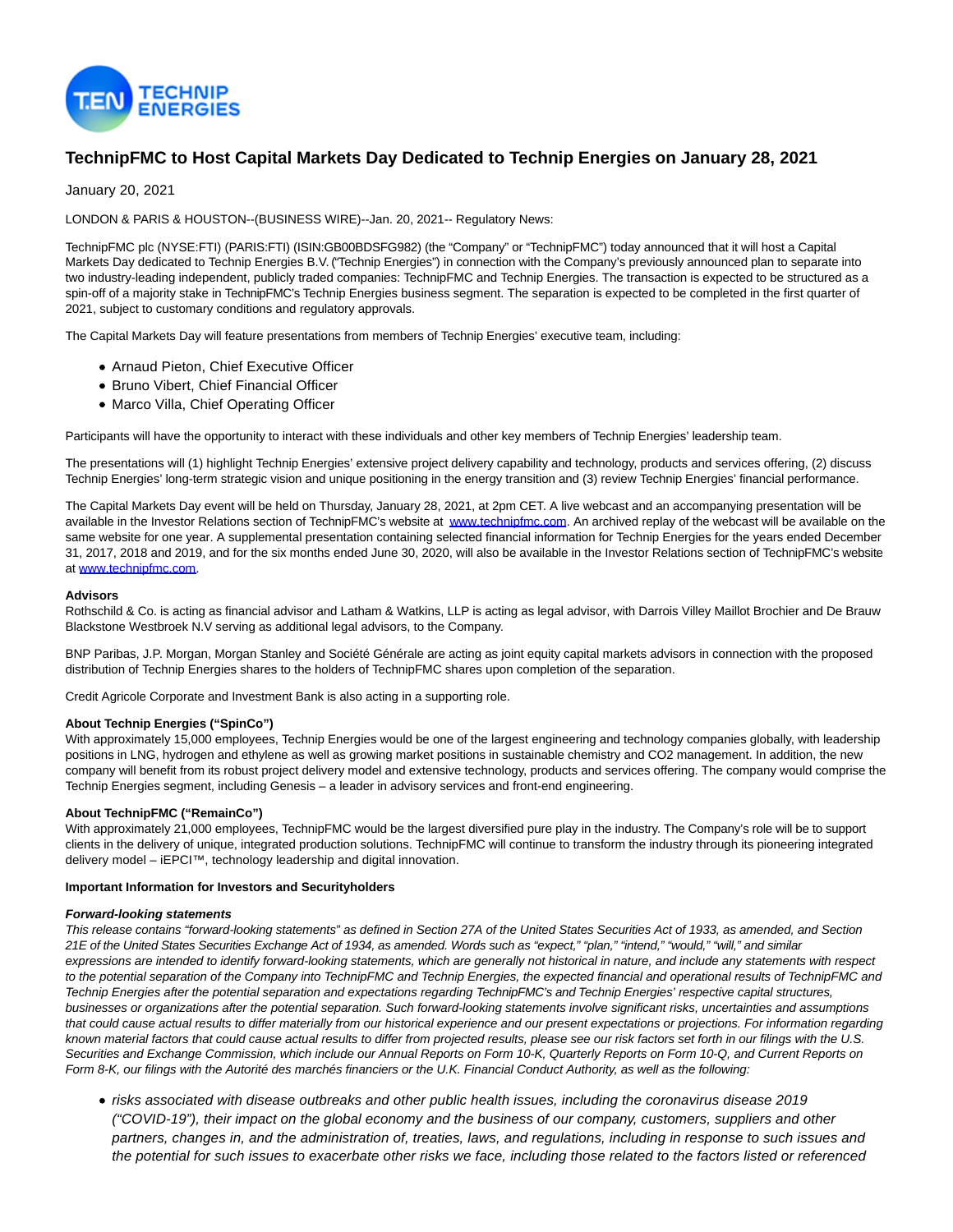below;

- risks associated with the impact or terms of the potential separation;
- risks associated with the benefits and costs of the potential separation, including the risk that the expected benefits of the potential separation will not be realized within the expected time frame, in full or at all;
- risks that the conditions to the potential separation, including regulatory approvals, will not be satisfied and/or that the potential separation will not be completed within the expected time frame, on the expected terms or at all;
- the expected tax treatment of the potential separation, including as to shareholders in the United States or other countries;
- risks associated with the sale by TechnipFMC of shares of Technip Energies to Bpifrance, including whether the conditions to closing will be satisfied;
- changes in the shareholder bases of the Company, TechnipFMC and Technip Energies, and volatility in the market prices of their respective shares, including the risk of fluctuations in the market price of Technip Energies' shares as a result of substantial sales by TechnipFMC of its interest in Technip Energies;
- risks associated with any financing transactions undertaken in connection with the potential separation;
- the impact of the potential separation on our businesses and the risk that the potential separation may be more difficult, time-consuming or costly than expected, including the impact on our resources, systems, procedures and controls, diversion of management's attention and the impact on relationships with customers, governmental authorities, suppliers, employees and other business counterparties;
- unanticipated changes relating to competitive factors in our industry;
- our ability to timely deliver our backlog and its effect on our future sales, profitability, and our relationships with our customers;
- our ability to hire and retain key personnel;
- U.S. and international laws and regulations, including existing or future environmental or trade/tariff regulations, that may increase our costs, limit the demand for our products and services or restrict our operations;
- disruptions in the political, regulatory, economic and social conditions of the countries in which we conduct business; and
- downgrade in the ratings of our debt could restrict our ability to access the debt capital markets.

We caution you not to place undue reliance on any forward-looking statements, which speak only as of the date hereof. We undertake no obligation to publicly update or revise any of our forward-looking statements after the date they are made, whether as a result of new information, future events or otherwise, except to the extent required by law.

## **Disclaimers**

This press release is intended for informational purposes only for the shareholders of TechnipFMC, the majority of whom reside in the United States, the United Kingdom and Europe. This press release does not constitute a prospectus within the meaning of Regulation (EU) 2017/1129 of the European Parliament and of the Council of June 14, 2017 (the "Prospectus Regulation"), and Technip Energies' shares will be distributed in circumstances that do not constitute "an offer to the public" within the meaning of the Prospectus Regulation. This press release is not intended for distribution in jurisdictions that require prior regulatory review and authorization to distribute a press release of this nature.

The joint equity capital markets advisors are acting exclusively for TechnipFMC and no one else in connection with the planned spin-off of the majority stake of TechnipFMC's Technip Energies business segment and will not regard any other person as their respective clients and will not be responsible to anyone other than TechnipFMC for providing the protections afforded to their respective clients in connection with any distribution of Technip Energies shares or otherwise, nor for providing any advice in relation to the distribution of Technip Energies shares, the content of this press release or any transaction, arrangement or other matter referred to herein.

## **About TechnipFMC**

TechnipFMC is a global leader in the energy industry; delivering projects, products, technologies and services. With our proprietary technologies and production systems, integrated expertise, and comprehensive solutions, we are transforming our customers' project economics.

Organized in three business segments — Subsea, Surface Technologies and Technip Energies — we are uniquely positioned to deliver greater efficiency across project lifecycles from concept to project delivery and beyond. Through innovative technologies and improved efficiencies, our offering unlocks new possibilities for our customers in developing their energy resources and in their positioning to meet the energy transition challenge.

Each of our approximately 36,000 employees is driven by a steady commitment to clients and a culture of project execution, purposeful innovation, challenging industry conventions, and rethinking how the best results are achieved.

TechnipFMC utilizes its website [www.TechnipFMC.com a](https://cts.businesswire.com/ct/CT?id=smartlink&url=http%3A%2F%2Fwww.technipfmc.com%2F&esheet=52364976&newsitemid=20210120005722&lan=en-US&anchor=www.TechnipFMC.com&index=3&md5=ed57240f9b0dc7f51c9bde04a2daa2be)s a channel of distribution of material company information. To learn more about us and how we are enhancing the performance of the world's energy industry, go to [www.TechnipFMC.com a](https://cts.businesswire.com/ct/CT?id=smartlink&url=http%3A%2F%2Fwww.technipfmc.com%2F&esheet=52364976&newsitemid=20210120005722&lan=en-US&anchor=www.TechnipFMC.com&index=4&md5=a4e3d00656f4e4a673d9a0ff47df4213)nd follow us on Twitter @TechnipFMC.

View source version on [businesswire.com:](http://businesswire.com/)<https://www.businesswire.com/news/home/20210120005722/en/>

**Investor relations** Matt Seinsheimer Vice President Investor Relations +1 281 260 3665 [Matt Seinsheimer](mailto:InvestorRelations@TechnipFMC.com)

Phillip Lindsay